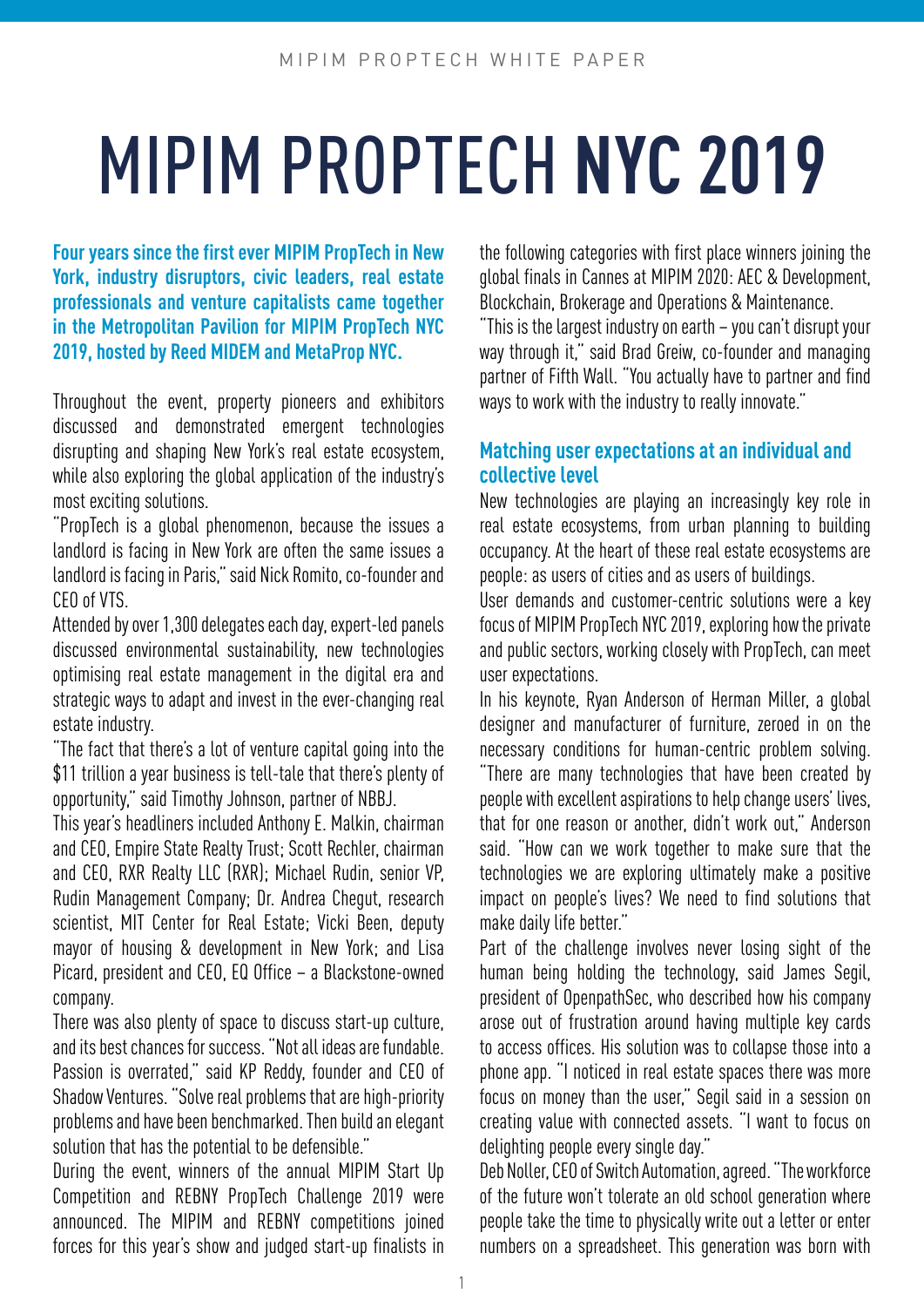iPhone in their hand."

Appreciating cultural differences is another key dynamic, delegates heard at a session focussing on the potential of Chinese PropTech. "China is almost cashless – you don't even bring your credit card out anymore," explained Alice Guo, director of product innovation, Ping An Urban Tech. "Everything is done with your phone. People also prefer to have their faces scanned to enter a building – you have to adapt to what the customers want."

This can change across demographics too, noted Dawn Mottram, director of strategic initiatives, Jonathan Rose Companies, in a focus on affordable housing and social inclusion. "You can't assume people have smartphones, or even phones, particularly in the low-income, senior space," she pointed out.

MIPIM PropTech NYC also found time to explore city-led solutions, examining paths to efficient public and private partnerships.

In his keynote, Josh Sirefman, chief development officer of Sidewalks Labs, suggested that city challenges have coalesced around the "issue of affordability, whether its climate change and sustainability, or equity and equitable distribution – these factors are affecting the ability of cities to continue their virtuous cycle of growth". Sirefman shared a solution his firm had devised for the City of Toronto, which created an ambitious, scalable ecosystem to drive sustainable development.

"There are natural tensions between government projects and innovation," said Angela Pinsky, executive director, Association for a Better New York. "If public bodies pick the wrong new technology the consequences are much worse than the inefficiencies of playing it safe. The question is – how do you take new technologies that have a public benefit, and help them scale effectively and rapidly?"

Exploring the future of mobility, Alexandre Missoffe, executive director of the Greater Paris Investment Agency, shared how his team had used PropTech to create a new public transport line for night shift workers in an industrial area. "We worked with a phone company to capture signals on site and away from the site, to track worker movements and create public transport linking the right areas," he said.

Dror Poleg, owner Rethinking RE, also advocated a back-tobasics approach for tech-hungry civic leaders. "I think Tokyo gets it right for nothing too glamourous – a great subway network that works; things are clean; rubbish is being collected and sorted properly." He cautioned: "Beware of cities that are focussing on tech for tech's sake."

Keynote speaker Vicki Been, New York's Deputy Mayor for Housing and Development, agreed that prioritising was crucial. "We're looking for innovators not to just produce something new, but to produce something better," Been said. "Meeting both the challenges of those struggling to find affordable housing and those who can live in luxury buildings is the focal point of our city's problem."

#### **Joining up the past, and forging the future**

In today's fast-moving, tech enabled world it would be easy to forget that just a few short years ago technology's reputation for driving business took a severe knock in the wake of the dot com bubble. In a "fireside chat", Scott Rechler, CEO and Chairman, RXR Realty LLC, described that event as all part of the path to growth. "The tech bubble, that ended up really being a bubble, planted the seed and foundation for tech companies, which then led to their ability to recognise vast development at a rapid rate," Rechler said. "Technology not only innovates, but also creates a greater sense of community to build a more connected and engaged workplace."

Brad Greiw, co-founder and managing partner Fifth Wall, affirmed that the industry was in a crucial transition phase. "The real estate industry overall has just been wildly underindexed on technology and tech spending for the past 30 years. A lot of the recent movement has just been the industry catching up, but some of the problems that persist don't necessarily accommodate quick change."

Lisa Picard, chief executive of real estate investment company EQ Office, traced the importance of the post-boomer era and the current leadership role of Gen X, "which really moved from analogue to digital. Meanwhile, Millennials oversaw the migration from digital to mobile, while Gen Z, which is now entering the workplace, are the generation moving from mobile to network."

Picard said that the latest generations would not only "influence the future of work, but also the future of offices", partaking in a crucial shift from "productivity to creativity". She also suggested that around 54% of the current global workforce will need upskilling within the next three years to keep business effective, and would need greater "cognitive flexibility".

An important and under-exploited area remains the data field, said John Gilbert, COO & EVP of Rudin Management Company, in a dedicated session. "Data is only useful if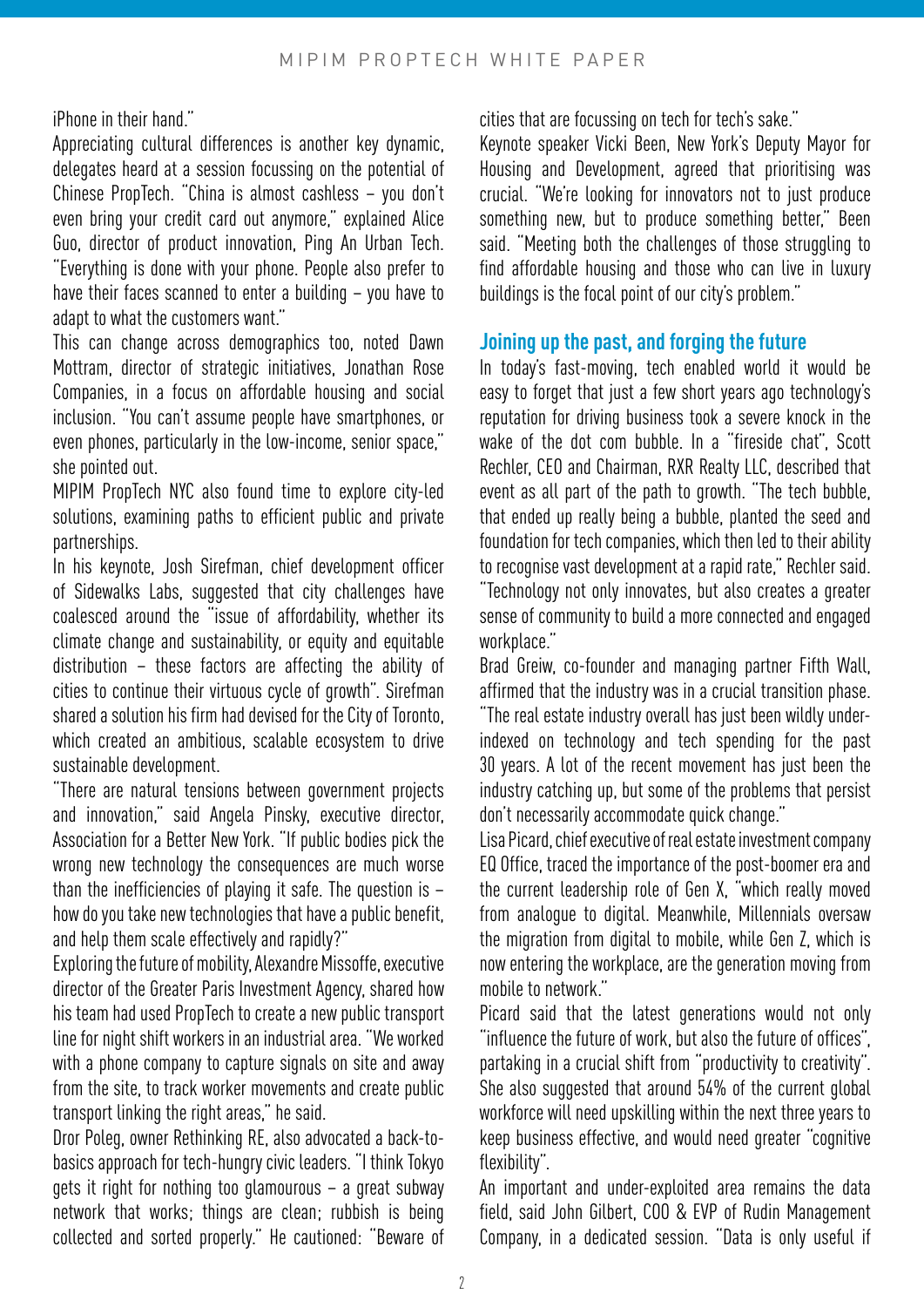it can be mined and packaged and ultimately refined," he suggested. "You should not fear data, as long as you can blow up the silos it currently sits in, and understand the correlation between those data sets."

Key drivers of current change include exciting industry collisions, with JLL and the MIT Real Estate Innovation Lab (REIL) at the Center for Real Estate, for example, joining forces to understand the impact and diffusion of technology in real estate. The outcome is the MIT Tech Tracker, a tool that scouts and tracks cutting-edge technologies in real estate and their progress from concept and invention to the PropTech marketplace.

The PropTech world is also developing key specialisms, with AI emerging as a vital area of research. "AI is such a large umbrella for a lot of different things," said Gijo Mathew, chief product office, VTS, in a dedicated session. "It's really about what jobs we can do or what outcomes we can solve. The question is which ones drive the most impact and drive the most value."

"If you can actually start to see those little pieces of the future, and collect them, you can start to see the future," said Kai-Uwe Bergmann, Partner, Bjarke Ingels Group. "By utilizing new technologies and robotics, the construction industry can continue to grow and innovate."

# **Risks, disruption, and opportunity**

An expert panel on digital security ran through some key risks faced by the industry, as well as profiling the lucrative cybersecurity industry – in receipt of some \$4 billion in venture capital funding in 2018.

Moderator Min Kyriannis, head of cybersecurity at Jaros, Baum & Bolles, asked a panel including Erik Hart of Cushman & Wakefield, Robert Entin of Vornado Realty Trust, Sandy Jacolow of Meridian Capital Group and Karl May of Join Digital what kept them awake at night. He received a unanimous response: "The lack of concern our generation has in terms of keeping their personal data safe."

May said: "How many people clicked the link, despite receiving an email that explicitly said 'do not click the link below'? Over 20%!"

Delegates also heard how the disruptive side of the industry still needed to be channelled through expert and established hands.

"This is the largest industry on earth – you can't disrupt your way through it," said Brad Greiw, co-founder and managing partner of Fifth Wall. "You actually have to partner and find ways to work with the industry to really innovate."

"Just about every asset class is going through probably more transformation in the past three years than in the 30 before it. What are you doing to stay ahead of those trends?" asked co-founder and CEO of VTS Romito. From offices to retail and logistics, seismic shifts have emerged to "change the world of real estate for good", he said, comparing the emergence of WeWork and flexible offices to "toothpaste – you can't get it back in the tube once it's out".

Coliving dynamics, disrupting the residential sphere, are being chiefly driven by the affordability factor, a panel heard. Or Bokozba, co-founder and CEO of Venn, described his youth in Israel in Kibbutz-style living, and how he built a coliving company to solve a personal problem of where to rent in Tel Aviv. "There's a housing shortage in cities round the world," he noted. "Plus, one in four people that move to cities say they have zero friends."

Meanwhile, the world of construction is experiencing a crisis all of its own. "I think construction is the only industry that gets more expensive and slower every year. Probably 30% of all construction projects require major changes which really start to accelerate those costs and create tremendous pressures," suggested Picard.

For this reason, the emergence of ConTech could be one of the industry's biggest game-changers. Ryan Freedman, chairman and CEO of Corigin, spelled out its potential in a dedicated session. "Construction is a \$10 trillion annual spend - 7% of the world's workforce is in construction," Freedman said. "ConTech is in its infancy compared to PropTech, but is a giant monster now breaking out to be its own category."

# **What venture capital wants – and the start-up challenge**

With so many small and growing PropTech firms trying to find the path to success, the relationship between them and more established sponsors – including venture capitalists – is a compelling one. On a panel entitled "VC perspectives", Takeshi Kodoma, executive manager at Japanese property company Mitsui Fudosan described how his team were out scouting for "new technologies that could be key components in cities, as well as components in the real estate-as-aservice-race."

Safi Aziz, senior associate at experienced start-up backers, MetaProp NYC, said that they were experiencing "record breaking months" for sourcing firms as the space gets bigger and bigger. "We are seeing a lot of ConTech deals – which